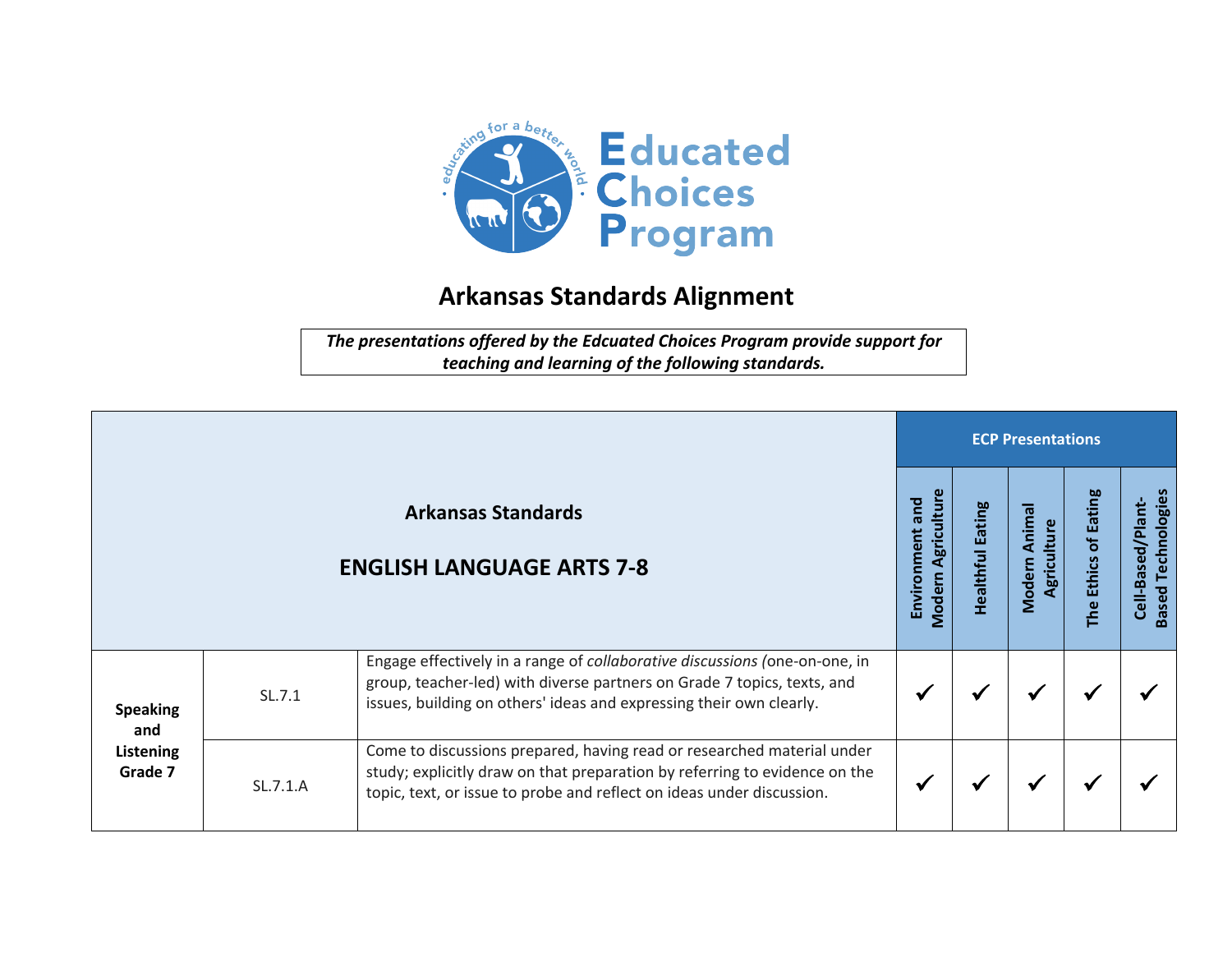| <b>Speaking</b><br>and<br><b>Listening</b><br>Grade 7 | SL.7.1.D      | Acknowledge new information expressed by others and, when warranted,<br>modify their own views.                                                                                                                                                                   | $\checkmark$ |              |  |
|-------------------------------------------------------|---------------|-------------------------------------------------------------------------------------------------------------------------------------------------------------------------------------------------------------------------------------------------------------------|--------------|--------------|--|
|                                                       | SL.7.2        | Analyze the main ideas and supporting details that are gained by means<br>other than reading (e.g., texts read aloud; oral presentations of charts,<br>graphs, diagrams; speeches) and explain how the ideas clarify a topic, text,<br>or issue under study.      |              |              |  |
|                                                       | SL.7.3        | Determine a speaker's argument and specific claims, evaluating the<br>soundness of the reasoning and the relevance and sufficiency of the<br>evidence.                                                                                                            |              |              |  |
| <b>Speaking</b><br>and<br>Listening<br>Grade 8        | SL.8.1        | Engage effectively in a range of collaborative discussions (one-on-one, in<br>groups, teacher-led) with diverse partners on Grade 8 topics, texts, and<br>issues, building on others' ideas and expressing their own clearly.                                     |              |              |  |
|                                                       | SL.8.1.A      | Come to discussions prepared, having read or researched material under<br>study; explicitly draw on that preparation by referring to evidence on the<br>topic, text, or issue to probe and reflect on ideas under discussion.                                     |              |              |  |
|                                                       | SL.8.1.C      | Pose questions that connect the ideas of several speakers and respond to<br>others' questions and comments with relevant evidence, observations,<br>and ideas.                                                                                                    |              |              |  |
|                                                       | <b>SL.8.D</b> | Acknowledge new information expressed by others, and, when warranted,<br>qualify or justify their own views in light of the evidence presented.                                                                                                                   |              |              |  |
|                                                       | SL.8.2        | Analyze the purpose of information that is gained by means other than<br>reading (e.g., texts read aloud; oral presentations of charts, graphs,<br>diagrams; speeches) and evaluate the motives (e.g., social, commercial,<br>political) behind its presentation. |              | $\checkmark$ |  |
|                                                       | SL.8.3        | Examine a speaker's argument and specific claims, evaluating the<br>soundness of the reasoning and relevance and sufficiency of the evidence<br>and identifying when irrelevant evidence is introduced.                                                           |              |              |  |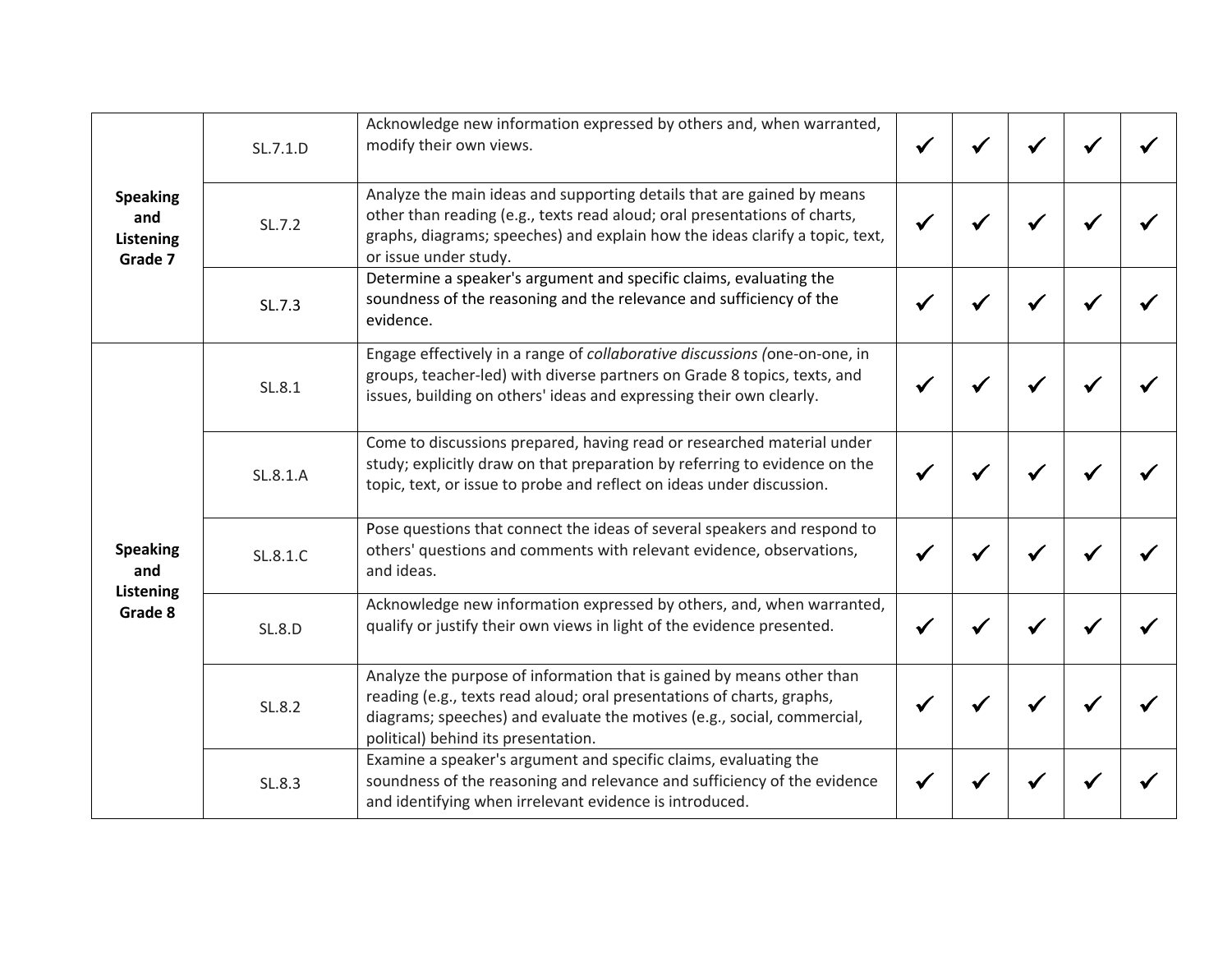|                                                                         |           |                                                                                                                                                                                                | <b>ECP Presentations</b> |                         |                              |                      |                                        |  |  |
|-------------------------------------------------------------------------|-----------|------------------------------------------------------------------------------------------------------------------------------------------------------------------------------------------------|--------------------------|-------------------------|------------------------------|----------------------|----------------------------------------|--|--|
| <b>Arkansas Standards</b><br><b>PHYSICAL EDUCATION &amp; HEALTH 7-8</b> |           |                                                                                                                                                                                                |                          | <b>Healthful Eating</b> | Modern Animal<br>Agriculture | The Ethics of Eating | Cell-Based/Plant-Based<br>Technologies |  |  |
| Grade 7:<br><b>Disease</b><br><b>Prevention</b>                         | HW.7.7.1  | Identify ways individuals can reduce risk factors related to communicable and<br>chronic diseases (e.g., hand-washing protocols, healthy eating, maintain<br>healthy weight, regular exercise) |                          | $\checkmark$            |                              | $\checkmark$         |                                        |  |  |
|                                                                         | HW.7.7.2  | Demonstrate ways individuals can reduce risk factors related to disease<br>(e.g., hand washing, regular exercise, proper nutrition, applying sunscreen,<br>wearing a hat)                      |                          | $\checkmark$            |                              |                      |                                        |  |  |
| Grade 7:<br><b>Nutrition</b>                                            | HW.12.7.1 | Identify factors that influence food choices:<br>time<br>cost/availability<br>culture<br>location<br>peers<br>media<br>family<br>body image<br>$\bullet$                                       | $\checkmark$             |                         |                              |                      |                                        |  |  |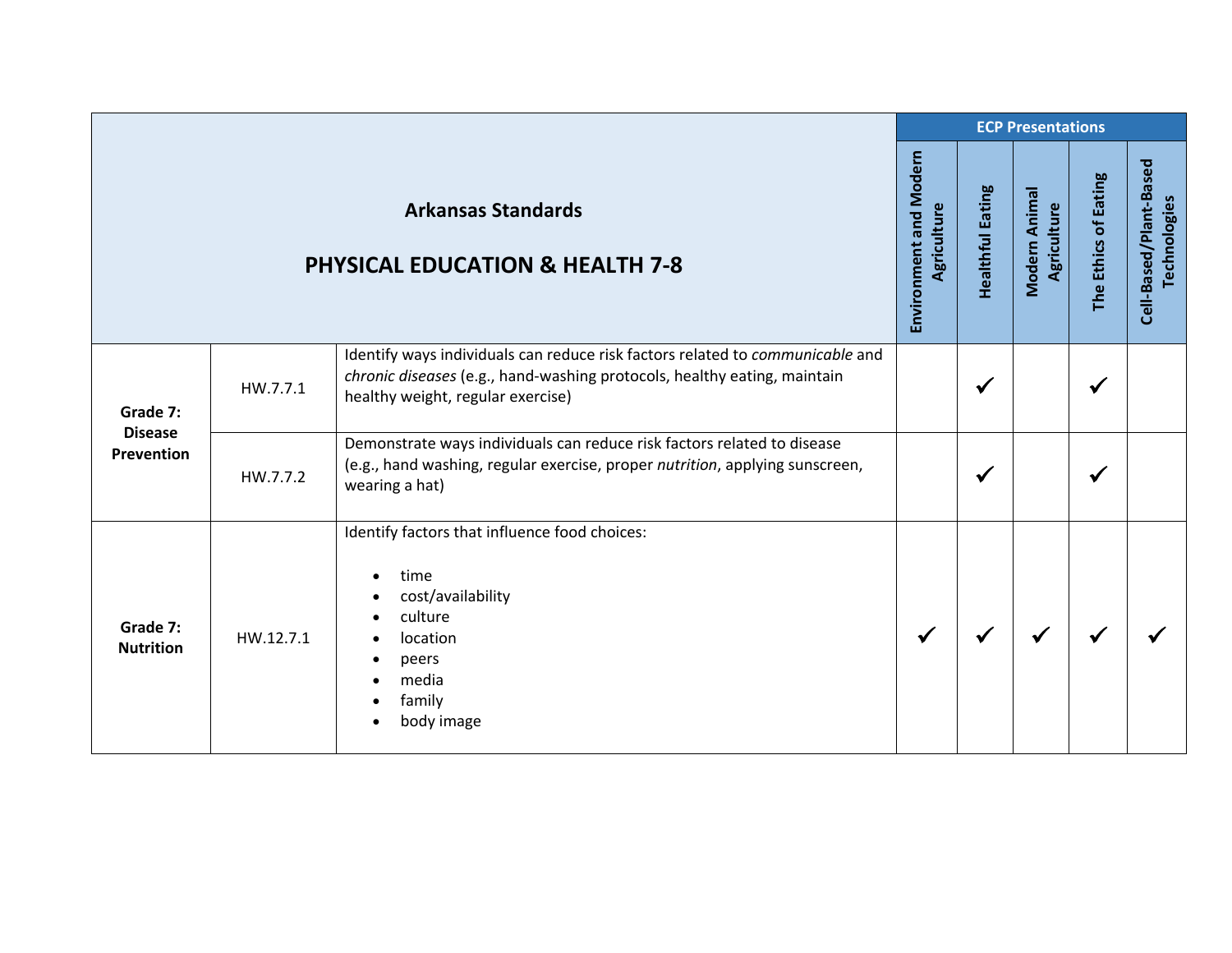| Grade 7:<br><b>Nutrition</b>             | HW.12.7.3 | Explain how nutrients affect risk factors for the following four common<br>chronic diseases:<br>cancer<br>$\bullet$<br>cardiovascular disease<br>osteoporosis<br>$\bullet$<br>type II diabetes<br>$\bullet$ |              | $\checkmark$ | ✔ |  |
|------------------------------------------|-----------|-------------------------------------------------------------------------------------------------------------------------------------------------------------------------------------------------------------|--------------|--------------|---|--|
| Grade 8:<br><b>Disease</b><br>Prevention | HW. 7.8.2 | Identify various effects of communicable and non-communicable diseases,<br>such as medical, social, economic, and types of treatment                                                                        |              | $\checkmark$ | ✔ |  |
| Grade 8:<br><b>Nutrition</b>             | HW.12.8.1 | Analyze factors that influence food choices:<br>time<br>$\bullet$<br>cost/availability<br>$\bullet$<br>culture<br>location<br>$\bullet$<br>peers<br>media<br>family<br>$\bullet$<br>body image<br>$\bullet$ | $\checkmark$ |              |   |  |
|                                          | HW.12.8.3 | Analyze how nutrients affect risk factors of the following common chronic<br>diseases:<br>cancer<br>cardiovascular disease<br>osteoporosis<br>$\bullet$<br>type II diabetes<br>$\bullet$                    |              | $\checkmark$ | ✔ |  |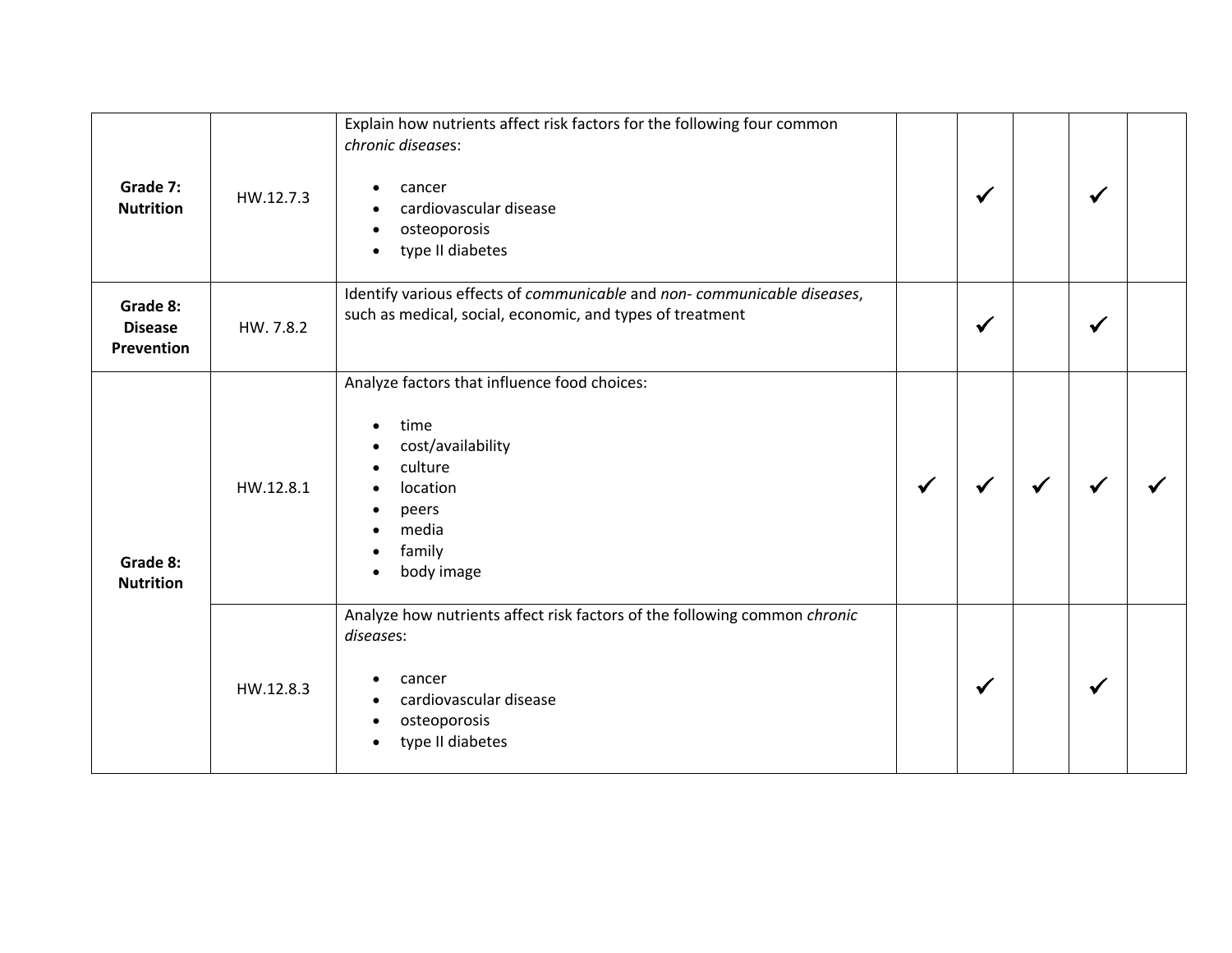|                                                                                     |          |                                                                                                                                                                                                                                                                               |   | <b>ECP Presentations</b> |                              |                      |                                        |  |  |  |
|-------------------------------------------------------------------------------------|----------|-------------------------------------------------------------------------------------------------------------------------------------------------------------------------------------------------------------------------------------------------------------------------------|---|--------------------------|------------------------------|----------------------|----------------------------------------|--|--|--|
| <b>Arkansas Standards</b><br><b>SCIENCE 7-8</b>                                     |          |                                                                                                                                                                                                                                                                               |   | <b>Healthful Eating</b>  | Modern Animal<br>Agriculture | The Ethics of Eating | Cell-Based/Plant-Based<br>Technologies |  |  |  |
| Grade 7: Life<br><b>Science</b>                                                     | 7-LS2-5  | Evaluate competing design solutions for maintaining biodiversity and<br>ecosystem services.*                                                                                                                                                                                  | ✔ |                          |                              | √                    |                                        |  |  |  |
| Grade 8:<br>Engineering,<br>Technology,<br>and<br><b>Applications</b><br>of Science | 8-ETS1-1 | Define the criteria and constraints of a design problem with sufficient<br>precision to ensure a successful solution, taking into account relevant<br>scientific principles and potential impacts on people and the natural<br>environment that may limit possible solutions. | √ |                          |                              | ✔                    |                                        |  |  |  |
|                                                                                     | 8-ETS1-2 | Evaluate competing design solutions using a systematic process to determine<br>how well they meet the criteria and constraints of the problem.                                                                                                                                | √ |                          |                              | √                    |                                        |  |  |  |